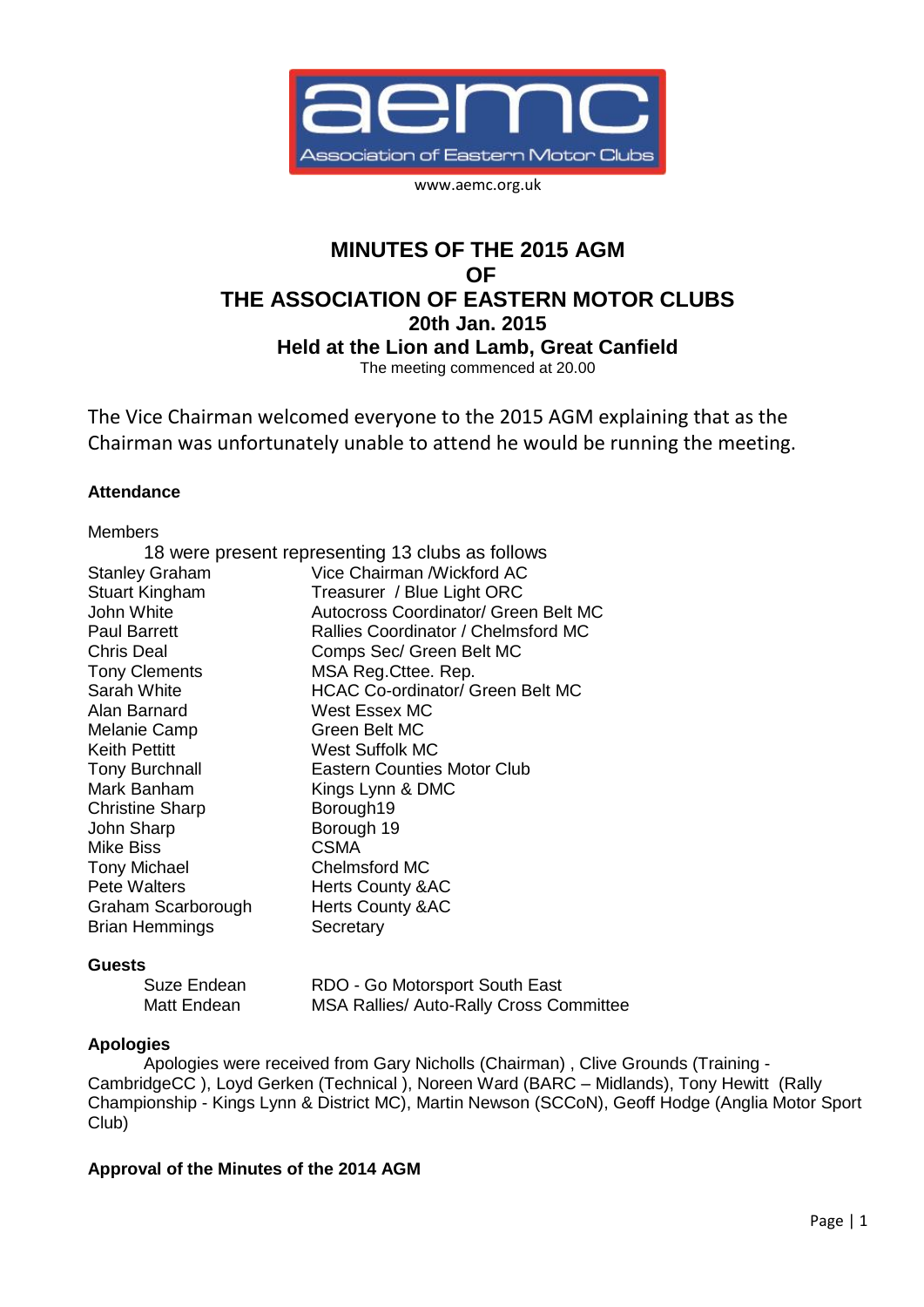Acceptance of the minutes of the 2014 AGM was proposed by Green Belt MC (John White) and seconded by West Suffolk MC ORC (Keith Pettitt). This was unanimously agreed by the meeting.

# **Chairman's Report on the year**

The report provided by the Chairman was read to the meeting.

2014 was reported as a very successful year for the association with a number of significant achievements.

### **Championships**

I would like to thank all our Championship Co-ordinators for their hard work during the year. We have put on a series of well supported Championships.

Paul Barrett and Tony Hewitt have looked after the Stage Rally Championship and we have had a good series of events. I would like to thank the sponsors JELF Motorsport Insurance and Jaz Bareham and also Pat Ward. Chris Deal and Stuart Kingham have been looking after the Sprint Championship again a well-supported Championship. I would also like to thank the continued support of the Sponsor Bill McKenna from Essex Extreme.

I would also like to thanks John White and Sarah White for looking after the Autocross side of things. **Officials**

My thanks go to all the Officials of the AEMC for their hard work during the year, especially Brian Hemmings for his work including co-ordinating the Dates List.

### **Website**

We now have the new website up and running and this will continue to grow during the coming months. My thanks to Stanley Graham and Tony Michael for their work on this. I would also like to thank the previous persons looking after the Website Ed Davies.

### **Training**

Clive Grounds put on a very well received Training Day last year with a good attendance. This year's training is in a couple of weeks' time and already has a good number of attendees. My thanks to Clive.

#### **Go Motorsport Live! East.**

This year's Go Motorsport Live East was a great success and we could not have done it without a great teams of AEMC Officials. My thanks go to all of them.

#### **Publicity**

Suze Endean has done a great job during the year keeping our name in the public eye, not only with Go Motorsport Live but generally as well. My thanks go to Suze.

# **Treasurer's Report**

The treasurer provided a report on the financial position indicating that the Associations accounts stood at £9,021.

A small number of items from 2014 have not been able to be finalised due to the short time interval from the end of the calendar year and therefore while the accounts were accepted as an interim it was agreed that they would be finalised as soon as possible, circulated with final agreement to be sought at the next general meeting.

The general position was indicated as a small loss driven primarily by the payment of an outstanding invoice to the ACSMC related to costs for administering a Marshals register.

# **Election of Officials for 2015**

No nominations for other than current incumbents had been received and therefore it was agreed the officials would be re-elected unopposed.

The Officials for 2015 were therefore confirmed as.

| Chaiman                             |
|-------------------------------------|
| <b>Vice Chairman</b>                |
| Treasurer                           |
| Sprint Championship Co-ord          |
| Rally Championship Coordinator      |
| <b>MSA Regional Cttee. Delegate</b> |
| Training                            |
| Secretary                           |

Gary Nicholls Stanley Graham Stuart Kingham Chris Deal - Deputy Stuart Kingham Paul Barrett - Deputy Tony Hewitt Tony Clements Clive Grounds **Brian Hemmings**